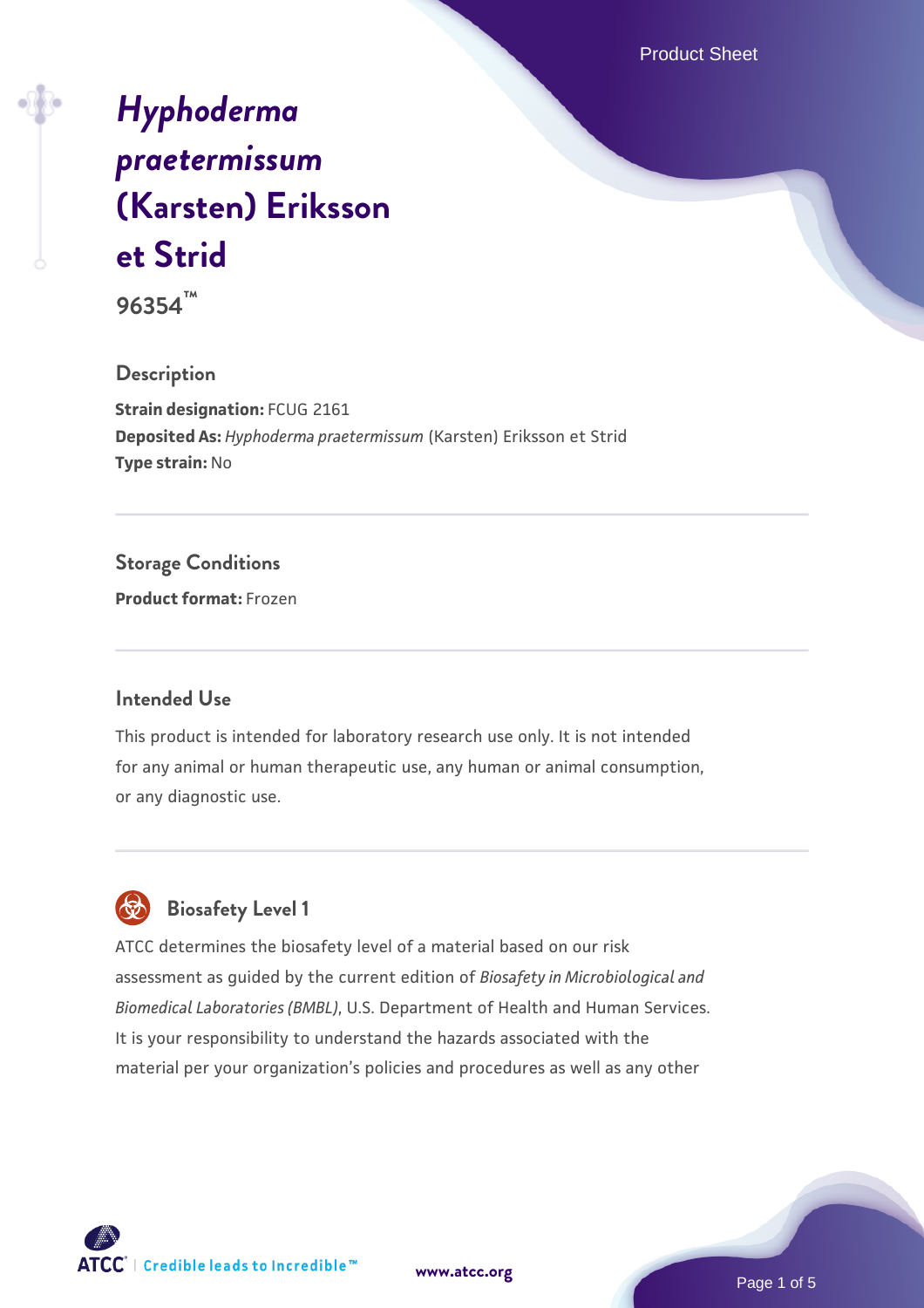#### *[Hyphoderma praetermissum](https://www.atcc.org/products/96354)* [\(Karsten\) Eriksson et Strid](https://www.atcc.org/products/96354) **96354**

applicable regulations as enforced by your local or national agencies.

ATCC highly recommends that appropriate personal protective equipment is always used when handling vials. For cultures that require storage in liquid nitrogen, it is important to note that some vials may leak when submersed in liquid nitrogen and will slowly fill with liquid nitrogen. Upon thawing, the conversion of the liquid nitrogen back to its gas phase may result in the vial exploding or blowing off its cap with dangerous force creating flying debris. Unless necessary, ATCC recommends that these cultures be stored in the vapor phase of liquid nitrogen rather than submersed in liquid nitrogen.

#### **Certificate of Analysis**

For batch-specific test results, refer to the applicable certificate of analysis that can be found at www.atcc.org.

#### **Growth Conditions**

**Medium:**  [ATCC Medium 323: Malt agar medium](https://www.atcc.org/-/media/product-assets/documents/microbial-media-formulations/3/2/3/atcc-medium-323.pdf?rev=58d6457ee20149d7a1c844947569ef92) **Temperature:** 24°C

#### **Material Citation**

If use of this material results in a scientific publication, please cite the material in the following manner: *Hyphoderma praetermissum* (Karsten) Eriksson et Strid (ATCC 96354)



**[www.atcc.org](http://www.atcc.org)**

Page 2 of 5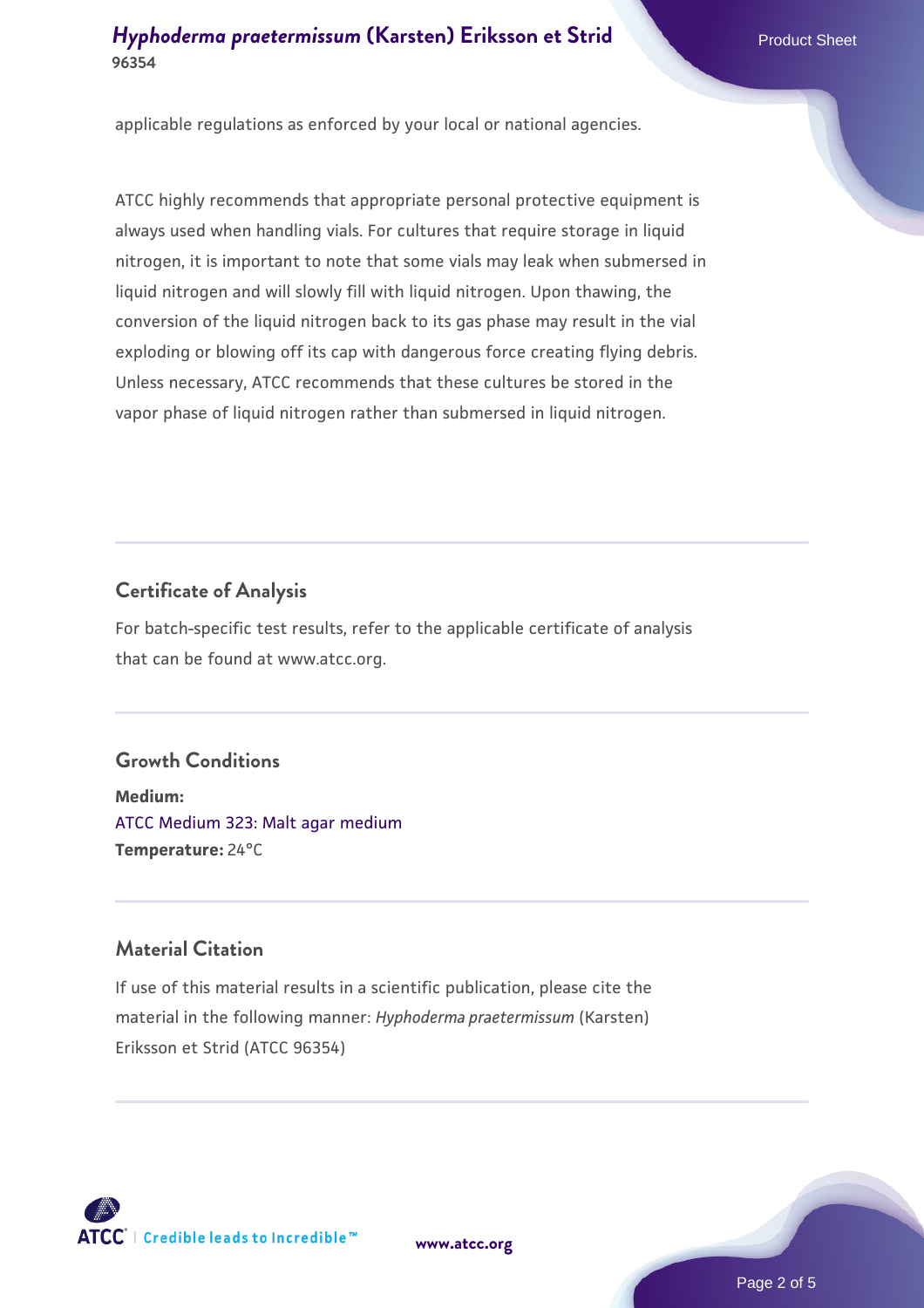#### *[Hyphoderma praetermissum](https://www.atcc.org/products/96354)* [\(Karsten\) Eriksson et Strid](https://www.atcc.org/products/96354) **96354**

#### **References**

References and other information relating to this material are available at www.atcc.org.

#### **Warranty**

The product is provided 'AS IS' and the viability of ATCC® products is warranted for 30 days from the date of shipment, provided that the customer has stored and handled the product according to the information included on the product information sheet, website, and Certificate of Analysis. For living cultures, ATCC lists the media formulation and reagents that have been found to be effective for the product. While other unspecified media and reagents may also produce satisfactory results, a change in the ATCC and/or depositor-recommended protocols may affect the recovery, growth, and/or function of the product. If an alternative medium formulation or reagent is used, the ATCC warranty for viability is no longer valid. Except as expressly set forth herein, no other warranties of any kind are provided, express or implied, including, but not limited to, any implied warranties of merchantability, fitness for a particular purpose, manufacture according to cGMP standards, typicality, safety, accuracy, and/or noninfringement.

#### **Disclaimers**

This product is intended for laboratory research use only. It is not intended for any animal or human therapeutic use, any human or animal consumption, or any diagnostic use. Any proposed commercial use is prohibited without a license from ATCC.

While ATCC uses reasonable efforts to include accurate and up-to-date information on this product sheet, ATCC makes no warranties or representations as to its accuracy. Citations from scientific literature and



**[www.atcc.org](http://www.atcc.org)**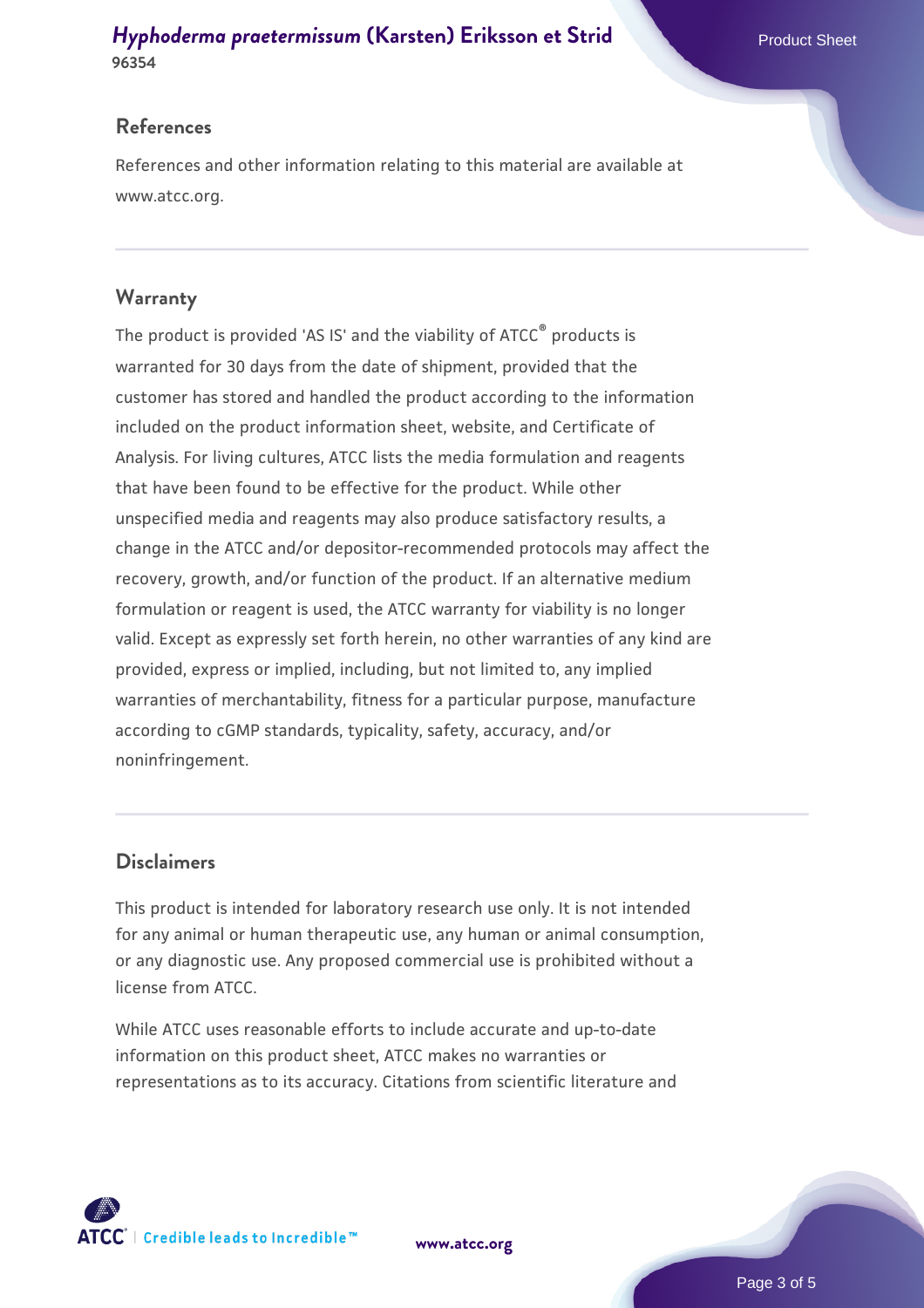#### *[Hyphoderma praetermissum](https://www.atcc.org/products/96354)* [\(Karsten\) Eriksson et Strid](https://www.atcc.org/products/96354) **96354**

patents are provided for informational purposes only. ATCC does not warrant that such information has been confirmed to be accurate or complete and the customer bears the sole responsibility of confirming the accuracy and completeness of any such information.

This product is sent on the condition that the customer is responsible for and assumes all risk and responsibility in connection with the receipt, handling, storage, disposal, and use of the ATCC product including without limitation taking all appropriate safety and handling precautions to minimize health or environmental risk. As a condition of receiving the material, the customer agrees that any activity undertaken with the ATCC product and any progeny or modifications will be conducted in compliance with all applicable laws, regulations, and guidelines. This product is provided 'AS IS' with no representations or warranties whatsoever except as expressly set forth herein and in no event shall ATCC, its parents, subsidiaries, directors, officers, agents, employees, assigns, successors, and affiliates be liable for indirect, special, incidental, or consequential damages of any kind in connection with or arising out of the customer's use of the product. While reasonable effort is made to ensure authenticity and reliability of materials on deposit, ATCC is not liable for damages arising from the misidentification or misrepresentation of such materials.

Please see the material transfer agreement (MTA) for further details regarding the use of this product. The MTA is available at www.atcc.org.

#### **Copyright and Trademark Information**

© ATCC 2021. All rights reserved. ATCC is a registered trademark of the American Type Culture Collection.

#### **Revision**

This information on this document was last updated on 2021-05-19



**[www.atcc.org](http://www.atcc.org)**